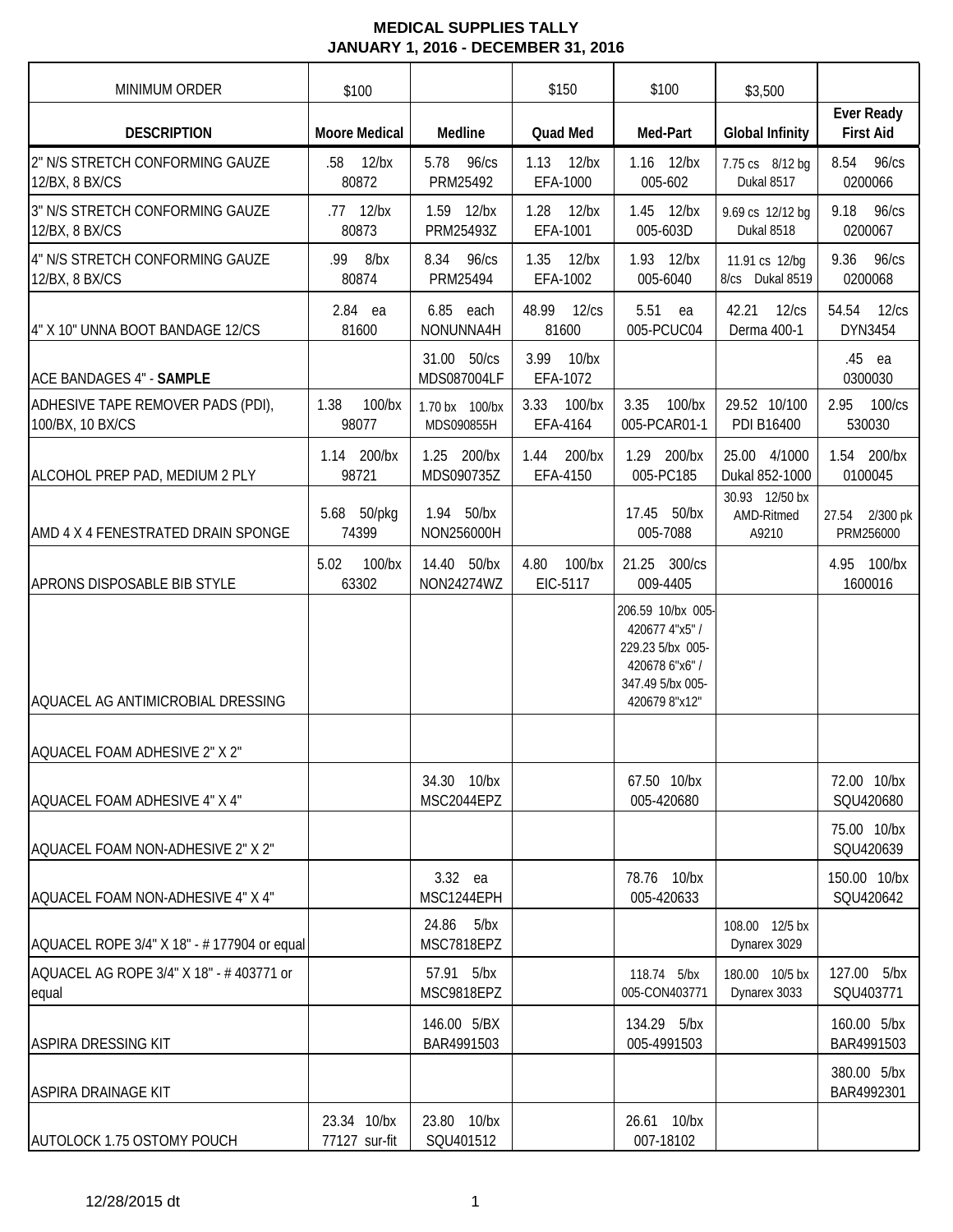| <b>DESCRIPTION</b>                                           | <b>Moore Medical</b>                    | Medline                          | <b>Quad Med</b>                 | Med-Part                         | <b>Global Infinity</b>                        | <b>Ever Ready</b><br><b>First Aid</b> |
|--------------------------------------------------------------|-----------------------------------------|----------------------------------|---------------------------------|----------------------------------|-----------------------------------------------|---------------------------------------|
| <b>AUTOLOCK 1.75 OSTOMY WAFER</b>                            |                                         | 44.19 10/bx<br>SQU125264         |                                 | 54.84 10/bx<br>125264            |                                               |                                       |
| AUTOLOCK 2.25 OSTOMY POUCH                                   |                                         | 23.80 10/bx<br>SQU401513         |                                 | 26.13 10/bx<br>007-18103         |                                               |                                       |
| <b>AUTOLOCK 2.25 OSTOMY WAFER</b>                            |                                         | 42.75 10/bx<br>SQU401576         |                                 | 10/bx<br>54.84<br>125260         |                                               |                                       |
| BANDAIDS - FABRIC 3/4" X 3"                                  | 1.29<br>100/bx<br>72885                 | 1.82 100/bx<br>NON25650Z         | 1.89 100/bx<br>EFA-1106         | 1.86 100/bx<br>005-018-600       | 16.60 12/100<br>CBD4018<br>bx                 | $100$ /bx<br>1.75<br>0300010          |
| BETADINE SOLUTION 4 OZ                                       | .73 ea<br>11661                         | .86 ea 4 oz<br>MDS093944H        |                                 | 3.48 ea<br>005-1414 16oz         | 30.90<br>12/cs<br>SAJ1411115                  | 36.90 48/cs<br>DYN1413                |
| BIATIN 4x4 FOAM DRESSING, STERILE, NON-<br><b>ADHESIVE</b>   |                                         | 29.83 10/bx<br>MSC1244EPZ        |                                 |                                  |                                               |                                       |
| <b>BRAVA ELASTIC BARRIER STRIP - Coloplast</b>               |                                         | 26.98 20/bx<br>COI120700         |                                 | 54.00 20/bx<br>007-120700        |                                               |                                       |
| CASTILE SOAP TOWELETTES 5" X 9"                              | 100/bx<br>1.71<br>96645                 | 3.58 100/bx<br><b>NPKD41900Z</b> |                                 |                                  | 17.00 10/100<br>Dynarex 1304                  | 2.25<br>$100$ /bx<br>0100099          |
| CHUX 17" X 24"                                               | 18.75 300/cs<br>21146                   | 23.80 300/cs<br>MSC281230        | 19.99 300/cs<br>1340            | 33.81<br>300/bx<br>004-UP1724300 | 16.00 3/100 bg<br>Dynarex 1340                | 22.90<br>300/cs<br>2200018            |
| CLOSED POUCH W/FILTER 2" - Hollister                         |                                         | 102.60 30/bx<br>HTP3324          |                                 |                                  |                                               |                                       |
| COBAN, SELF-ADHERENT BANDAGE, 3" X<br>5YDS, TAN, 24/CS       | 38.24 24/cs<br>83091 CoFlex             | 31.10 24/cs<br>MDS089003         | 24.25<br>$24$ /bx<br>EFA-107803 | 1.06<br>ea<br>005-1583           | 18.52<br>$24$ /bx<br>Pro Advantage<br>P154020 | 20.00<br>24/cs<br>0300054             |
| COBAN, SELF-ADHERENT BANDAGE, 4" X<br>5YDS, TAN, 24/CS       | 35.41 18/cs<br>83092 CoFlex             | 31.10 18/cs<br>MDS089004         | 21.25<br>$18$ /bx<br>EFA-107804 | 1.30<br>ea<br>005-1584           | 17.56<br>$18$ /bx<br>Pro Advantage<br>P154040 | 22.54<br>18/cs<br>0300072             |
| COHESIVE SEALS - EAKIN # 839002 or equal                     | 83.46 20/bx<br>13595                    | 4.45<br>each<br>SQU839002H       | 119.89<br>$20$ /bx<br>13595     | 106.90<br>$20$ /bx<br>005-839002 |                                               | 20/cs<br>115.00<br>SQU839002          |
| COMBINE PADS 5 X 9, STERILE 20/BX, 20<br><b>BX/CS</b>        | $1.65$ 25/bx<br>13876                   | 27.98 400/cs<br>PRM21450         | 2.45 20/bx<br>EFA-1060          | 2.96<br>$25$ /bx<br>005-5590     | 38.60 20/20bx<br>Dynarex 3501                 | 29.00<br>16/25<br>1000025<br>bx       |
| CONVEX SKIN BARRIER STRIP, 21/4"<br><b>WAFER - Hollister</b> | 79.86 10/bx<br>13211 Convatec<br>404594 |                                  |                                 |                                  |                                               |                                       |
| MALE EXTERNAL CATHETER                                       |                                         | 1.79 ea<br>RCH36302H             |                                 | 1.97<br>ea<br>005-6300M          | 49.68 144/cs<br>Covidien<br>8884730200        | 19.72<br>$25$ /bx<br>MEDDYND12301     |
|                                                              | 2.20<br>ea                              | 1.89 ea                          | 1.99<br>ea                      | 3.50<br>ea                       | 2.66 25/pkg<br>American<br>Diagnostic 413B-   | 2.54<br>ea                            |
| DIGITAL ORAL THERMOMETER                                     | 72746                                   | <b>MDS9950H</b>                  | EDI-7449                        | 005-PCDT60                       | $00\,$<br>17.54 1000/cs                       | 103750                                |
| DIGITAL ORAL THERMOMETER SHEATHS,<br>100/BX 50 BX/CS         | 1.55 100/bx<br>63347                    | 1.78 100/bx<br>MDS9607           | 1.89<br>$100$ /bx<br>EDI-7450   | 1.93<br>100/bx<br>005-20521      | American<br>Diagnostic 416-<br>10000          | $100$ /bx<br>2.25<br>20               |
| DISPATCH HOSPITAL CLEANER WIPES                              | 9.38 60/pkg<br>90282                    | 36.00 50/bx<br>CLH69101Z         |                                 | 31.88<br>180/tub<br>016-CLO69150 |                                               | 34.90<br>150/cn<br>DIS69150           |
| 36" DISPOSABLE INFANT TAPE MEASURE<br>1000/BX                | 22.53 1000/cs<br>57287                  | 32.00 1000/cs<br>NON171335       | 33.75<br>1000/bx<br>81475       | 30.00<br>1000/bx 005-<br>1335    | 20.50 4/1000bx<br>Graham Field<br>1335        | 1000/bx<br>29.00<br>2600054           |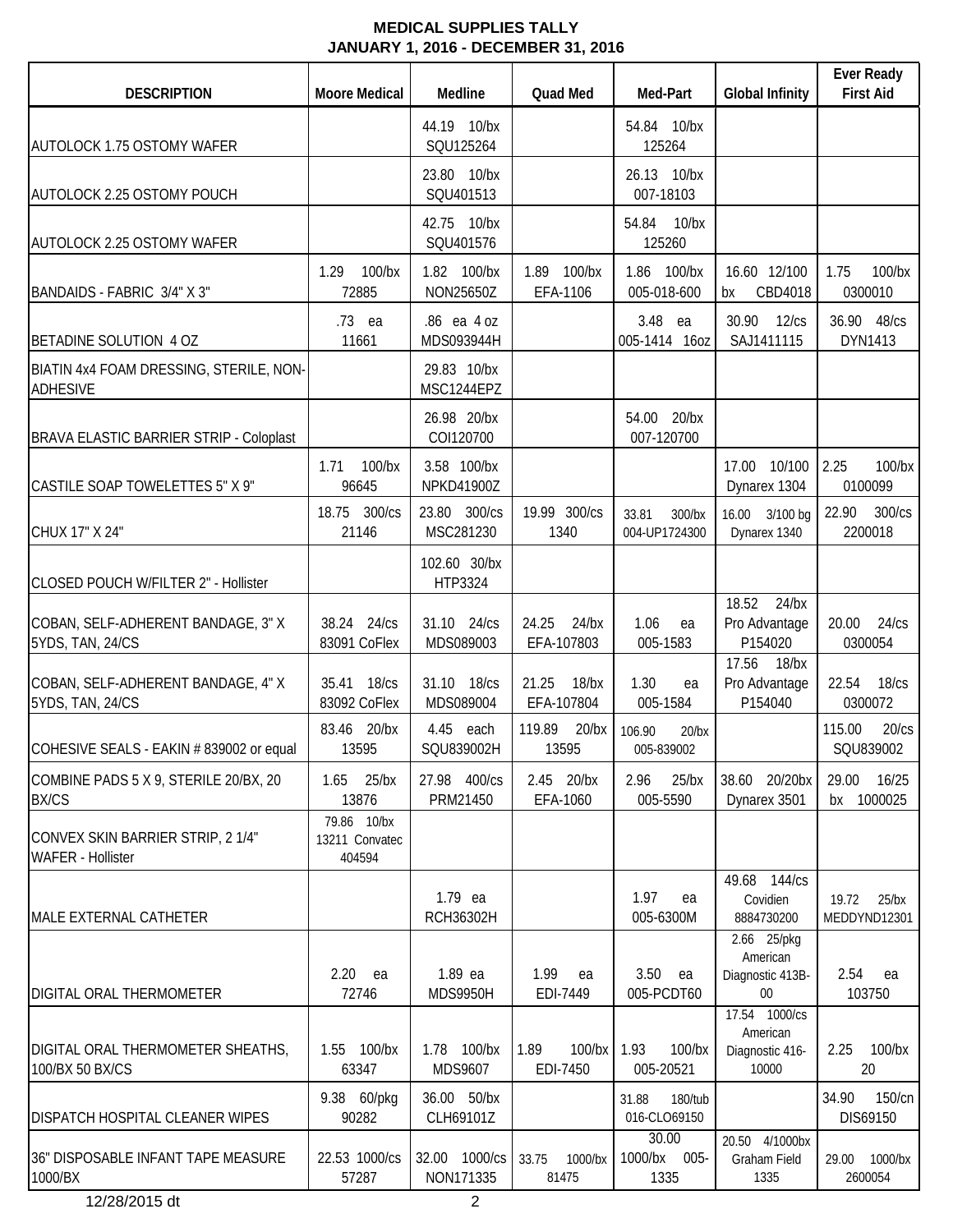| <b>DESCRIPTION</b>                                           | <b>Moore Medical</b>    | Medline                        | <b>Quad Med</b>              | Med-Part                             | <b>Global Infinity</b>                      | <b>Ever Ready</b><br><b>First Aid</b> |
|--------------------------------------------------------------|-------------------------|--------------------------------|------------------------------|--------------------------------------|---------------------------------------------|---------------------------------------|
| DISPOSABLE BLOOD PRESSURE CUFF &<br>SPHYGMOMANOMETER KIT     | 9.62 ea<br>99348        | 68.00<br>5/bx<br>MDS9800       |                              | 13.00<br>ea<br><b>MEDLAB</b>         |                                             | 8.00<br>ea<br>143401                  |
| DUO DERM CGF 4 X 4 HYDROCOLLOID<br><b>DRESSINGS 5/BX</b>     | 5/bx<br>31.98<br>48063  | 30.92 5/bx<br>SQU403326        | 45.99<br>5/bx<br>48063       | 40.36<br>5/bx<br>005-1876-60         | 216.00 12/10<br>Dynarex 3015                | 33.00<br>5/bx<br>SQU187970            |
| DUO DERM X-THIN 4 X 4 HYDROCOLLOID<br><b>DRESSINGS 10/BX</b> | 10/bx<br>43.47<br>41604 | 44.12 10/bx<br>SQU187955       | 62.88<br>10/bx<br>41604      | 54.87<br>$10$ /bx<br>005-1879-55     | 90.00 12/10<br>Dynarex 3018                 | $10$ /bx<br>59.00<br>SQU187955        |
| <b>EAR LOOP FACE MASK</b>                                    | 3.10 50/bx<br>82665     | 2.96 50/bx<br>NON27378Z        | 3.55<br>$50$ /bx<br>EIC-5154 | 3.25<br>$50$ /bx<br>005-51302        | 31.15 10/50 bx<br>Alpha ProTech gr-<br>5005 | 2.72<br>$50$ /bx<br>1600083           |
| ALL SILICONE 14FR 5CC FOLEY CATHETER<br>10/BX                |                         | 29.00 10/bx<br>DYND11501       |                              | 3.69<br>$005 -$<br>ea<br>8887-605148 | 20.50 10/bx<br>Dynarex 5075                 | $10$ /bx<br>9.36<br>DYN4934           |
| ALL SILICONE 14FR 30CC FOLEY CATHETER<br>10/BX               |                         |                                |                              |                                      | 20.50 10/bx<br>Dynarex 5083                 | $10$ /bx<br>9.36<br>DYN4954           |
| ALL SILICONE 16FR 5CC FOLEY CATHETER<br>10/BX                |                         | 29.00 10/bx<br>DYND11502       |                              | 3.69<br>$005 -$<br>ea<br>8887-605163 | 20.50<br>$10$ /bx<br>Dynarex 5076           | $10$ /bx<br>9.36<br>DYN4936           |
| ALL SILICONE 16FR 30CC FOLEY CATHETER<br>10/BX               |                         | 29.00 10/bx<br>DYND11532       |                              |                                      | 20.50<br>$10$ / $bx$<br>Dynarex 5084        | $10$ /bx<br>9.36<br>DYN4956           |
| ALL SILICONE 18FR 5CC FOLEY CATHETER<br>10/BX                |                         | 29.00 10/bx<br>DYND11503       |                              | 3.69<br>$005 -$<br>ea<br>8887-605189 | 20.50<br>$10$ /bx<br>Dynarex 5077           | 9.36<br>$10$ /bx<br>DYN4938           |
| ALL SILICONE 18FR 30CC FOLEY CATHETER<br>10/BX               |                         | 29.00 10/bx<br>DYND11533       |                              |                                      | 20.50<br>$10$ /bx<br>Dynarex 5085           | 9.36<br>$10$ /bx<br>DYN4958           |
| ALL SILICONE 20FR 5CC FOLEY CATHETER<br>10/BX                |                         | 29.00 10/bx<br>DYND11504       |                              | 3.69<br>$005 -$<br>ea<br>8887-605205 | 20.50<br>$10$ /bx<br>Dynarex 5078           | $10$ /bx<br>9.36<br>DYN4940           |
| ALL SILICONE 20FR 30CC FOLEY CATHETER<br>10/BX               |                         | 29.00 10/bx<br>DYND11534       |                              |                                      | 20.50<br>$10$ /bx<br>Dynarex 5086           | $10$ /bx<br>9.36<br>DYN4960           |
| ALL SILICONE 22FR 5CC FOLEY CATHETER<br>10/BX                |                         | 29.00 10/bx<br>DYND11505       |                              | 3.69<br>ea<br>$005 -$<br>8887-605221 | 20.50 10/bx<br>Dynarex 5079                 | 9.36<br>$10$ /bx<br>DYN4942           |
| ALL SILICONE 22FR 30CC FOLEY CATHETER<br>10/BX               |                         | 29.00 10/bx<br>DYND11535       |                              |                                      | 20.50 10/bx<br>Dynarex 5087                 | 9.36<br>10/bx<br>DYN4962              |
| ALL SILICONE 24FR 30CC FOLEY CATHETER<br>10/BX               |                         | 29.00 10/bx<br>DYND11536       |                              |                                      | 20.50 10/bx<br>Dynarex 5088                 | 9.36<br>$10$ /bx<br>DYN4964           |
| FOLEY 14FR MALE STRAIGHT CATH                                | ea 13441<br>.66         | 10.80 30/cs<br>DYND10723       |                              | .35<br>ea<br>005-AS861614            | 15.00 50/cs<br>Dynarex 4984                 | 18.90<br>50/cs<br>DYN4984             |
| FOLEY 14FR FEMALE STRAIGHT CATH                              | 18.13 30/bx<br>13539    | 10.15 30/cs<br>DYND10703       |                              | .35<br>ea<br>005-AS860614            | 15.00 50/cs<br>Dynarex 4994                 | 18.90<br>50/cs<br>DYN4994             |
| ALL SILICONE COUDE FOLEY CATHETER<br>16FR 5CC, 10/BX         |                         | 98.00 10/cs<br>DYND11592       |                              | 6.00<br>ea 005-<br>171305160         |                                             | 28.90 10/bx<br><b>KEN20516C</b>       |
| ALL SILICONE COUDE FOLEY CATHETER<br>18FR 5CC, 10/BX         |                         | 98.00 10/cs<br>DYND11593       |                              |                                      |                                             | 28.90 10/bx<br><b>KEN20518C</b>       |
| ALL SILICONE FOLEY 20FR 5CC COUDE                            |                         | 98.00 10/cs<br>DYND11594       |                              |                                      |                                             | 28.90 10/bx<br><b>KEN2052C</b>        |
| FOLEY CATHETER TRAY 30CC 20/CS                               | $1.45$ ea<br>83358      | 30.60 20/cs<br><b>DYNC1815</b> |                              | $005-$<br>1.96<br>ea<br>76000        | 28.85<br>20/cs<br>Dynarex 4927              | 35.90 20/cs<br>DYN4927                |
| FOLEY INSERTION TRAY, 10CC W/O FOLEY -<br>20/CS              | 1.26<br>ea<br>83357     | 34.76 20/cs<br>DYND10160       |                              | 1.28<br>$005 -$<br>ea<br>AS8800      | 26.00<br>20/cs<br>Dynarex 4926              | 32.90<br>20/cs<br>DYN4926             |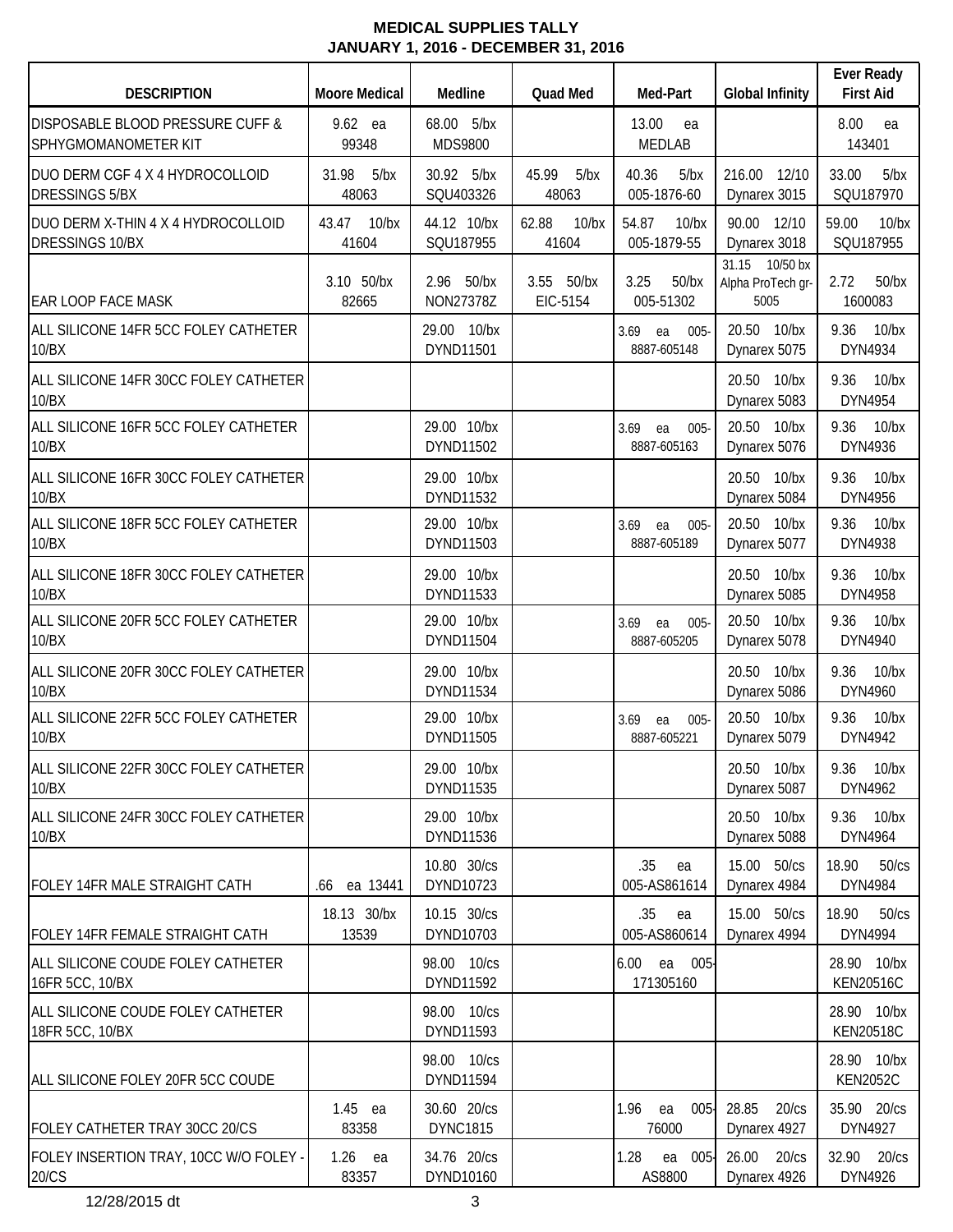| <b>DESCRIPTION</b>                                                        | <b>Moore Medical</b>    | Medline                              | <b>Quad Med</b>                 | Med-Part                          | <b>Global Infinity</b>                            | <b>Ever Ready</b><br><b>First Aid</b> |
|---------------------------------------------------------------------------|-------------------------|--------------------------------------|---------------------------------|-----------------------------------|---------------------------------------------------|---------------------------------------|
| FOLEY HOLDER VELCRO - SAMPLE                                              | 3.82<br>ea<br>78226     | 20.00 10/bx<br>DYND16900             |                                 |                                   | 149.50 5/10cs<br>Dynarex 4931                     | 36.90<br>$10$ / $cs$<br>DYN4931       |
| FOLEY URINARY EXTEN/CONN TUBE                                             |                         | 36.00 50/cs<br>DYND12550             |                                 | 3.03<br>$005 -$<br>ea<br>9345-HOL |                                                   |                                       |
| FINGER TIP PULSE OXIMETER                                                 | 53.85 ea<br>88313       | 26.00 ea<br>HCSM70                   | 31.70<br>ea<br>EDI-700000       | 45.99<br>ea<br>002-PCP0X01        | 266.00 10/cs<br>Dynarex 7088                      | 18.00<br>ea<br>SPOC12-PINK            |
| <b>HIBICLENS LIQUID 4 OZ</b>                                              | 4.17 ea<br>84282        | 4.85 ea 4 oz<br>ALA57504H            |                                 | 7.52<br>ea<br>005-57504           | 179.98<br>48/cs<br>Molnlycke Health<br>Care 57504 | 6.54<br>ea<br>MOL57504                |
| HYPAFIX 2" X 10 YARDS RETENTION TAPE,<br>24/CS                            | 4.42 ea<br>67618        | 4.37 roll<br><b>MSC4002</b>          |                                 | 11.33<br>ea<br>005-4209           | 24.00 5/cs<br>Dynarex 3542                        | 336.90 24/cs<br>HYP4209               |
| IRRIGATION TRAY WITH PISTON SYRINGE -<br>AS136                            | .88<br>ea 83360         | 18.20 20/cs<br>DYND20302             | 1.45<br>ea<br>83360             |                                   |                                                   | 18.90 20/cs<br>AMSAS136               |
| <b>ISOLATION GOWNS YELLOW 50/CS</b>                                       | 13.50<br>50/cs<br>81014 | 13.75 50/cs<br>CRI4000               | 17.22 50/cs<br>EIC-5101         | 21.00<br>50/cs<br>005-303         | 13.00 50/cs<br>Dynarex 2141                       | 16.00<br>50/cs<br>DYN2141             |
| <b>ISOLATION GOWNS WHITE 50/CS</b>                                        | 24.43<br>50/cs<br>24714 | 58.30 50/cs<br>NONLV350              |                                 |                                   | 16.35 5/10 bg<br>Dukal 301WH                      | 32.00<br>50/cs<br>DYN2145             |
| LEG BAG MEDIUM URINARY 600 ML                                             | .58<br>ea<br>83366      | .98 ea<br>DYND12574H                 |                                 | .60<br>ea<br>005-6021             | 25.25 4/12 bx<br>Dynarex 4281                     | 36.00<br>48/cs<br>AMSAS308N           |
| N/S 2 X 2, 8 PLY GAUZE SPONGES 200/BG                                     | .69 200/pkg<br>92623    | .92 200/bg<br>PRM21208CZ             | 1.05<br>200/bx<br>EFA-1016      | .81<br>200/bq<br>005-2085         | 21.64 25/200 bg<br>AMD-Ritmed<br>b2001            | .90<br>200/bg<br>0200017              |
| 2" STERILE KLING                                                          | 1.03 12/bg<br>80876     | 1.81 12/bG<br><b>NON25496H</b>       | $12$ /bx<br>2.55<br>EFA-1004    |                                   | 16.90 8/12<br>Dynarex 3112                        | 11.00<br>96/cs<br>0200058             |
| 3" STERILE KLING                                                          | 1.24 12/bg<br>80877     | 1.98 12/bx<br><b>NON25497H</b>       | $12$ /bx<br>2.95<br>EFA-1005    | .44<br>ea<br>005-2232             |                                                   | 14.00<br>96/cs<br>0200060             |
| <b>4" STERILE KLING</b>                                                   | 1.55 12/bg<br>80878     | $12$ /bx<br>2.68<br><b>NON25498H</b> | 3.35<br>$12$ /bx<br>EFA-1006    | .49<br>ea<br>005-2236             |                                                   | 16.00<br>96/cs<br>0200062             |
| STERILE 4" KERLEX KLING - COVIDEN # 6715 66 ea 52459<br>or equal - SAMPLE | Super Fluff             | 62.00 100/cs<br>NON25865             | $12$ /bx<br>4.85<br>EFA-100604  | $1.64$ ea<br>005-6715             | 62.95 100/cs<br>Dynarex 3161                      | 140.00<br>100/cs<br><b>KEN6715</b>    |
| 3"X3" STERILE NONADH ADAPT                                                | 18.30 50/bx<br>89898    | 12.60 50/bx<br>CUR250330Z            |                                 |                                   |                                                   | 50/cs<br>33.72<br>E7M2012             |
| 3"X8" STERILE NONADH ADAPT                                                | 20.30 24bx<br>89899     | 13.29 24/bx<br>CUR250381Z            |                                 | $25$ /bx<br>35.82<br>005-2015     |                                                   | 32.54<br>24/cs<br>E7M2015             |
| LATEX FREE TOURNQUET - SAMPLE                                             | 90037<br>.20<br>ea      | 9.98 100/BX<br>DYND75020             | $100$ /bx<br>9.30<br>EFA-350100 |                                   |                                                   | .09<br>ea<br>1700263                  |
| MEDIHONEY WOUND & BURN DRESSING #<br>31045 or equal                       |                         | 62.99 10/bx<br>MNK0089               | 699.45<br>50/cs<br>12062        | 228.38 10/BX<br>005-31045         |                                                   | 13.72 ea<br>DER31045                  |
| MEDIHONEY GEL #31805 or equal                                             |                         | 39.99 10/bx<br><b>MNK0005</b>        | 67.22<br>10/bx<br>21271         | 60.71<br>$10$ /bx<br>005-31805    |                                                   | 6.54 ea<br>DER31805                   |
| MEPILEX BORDER SACRUM 7.2x7.2 # 282000<br>or equal                        |                         | 43.10 5/bx<br>MSC2077EPZ             | 67.69<br>5/bx<br>21170          | 71.42<br>5/bx<br>005-282000       |                                                   | 13.36<br>ea<br>SCP282000              |
| MEPILEX BORDER SACRUM 9x9 # 282400 or<br>equal                            |                         | 63.75 5/bx<br>MSC20109EPZ            | 520.99 25/cs<br>16270           | 112.17<br>5/bx<br>005-282400      |                                                   | 20.36 ea<br>SCP282400                 |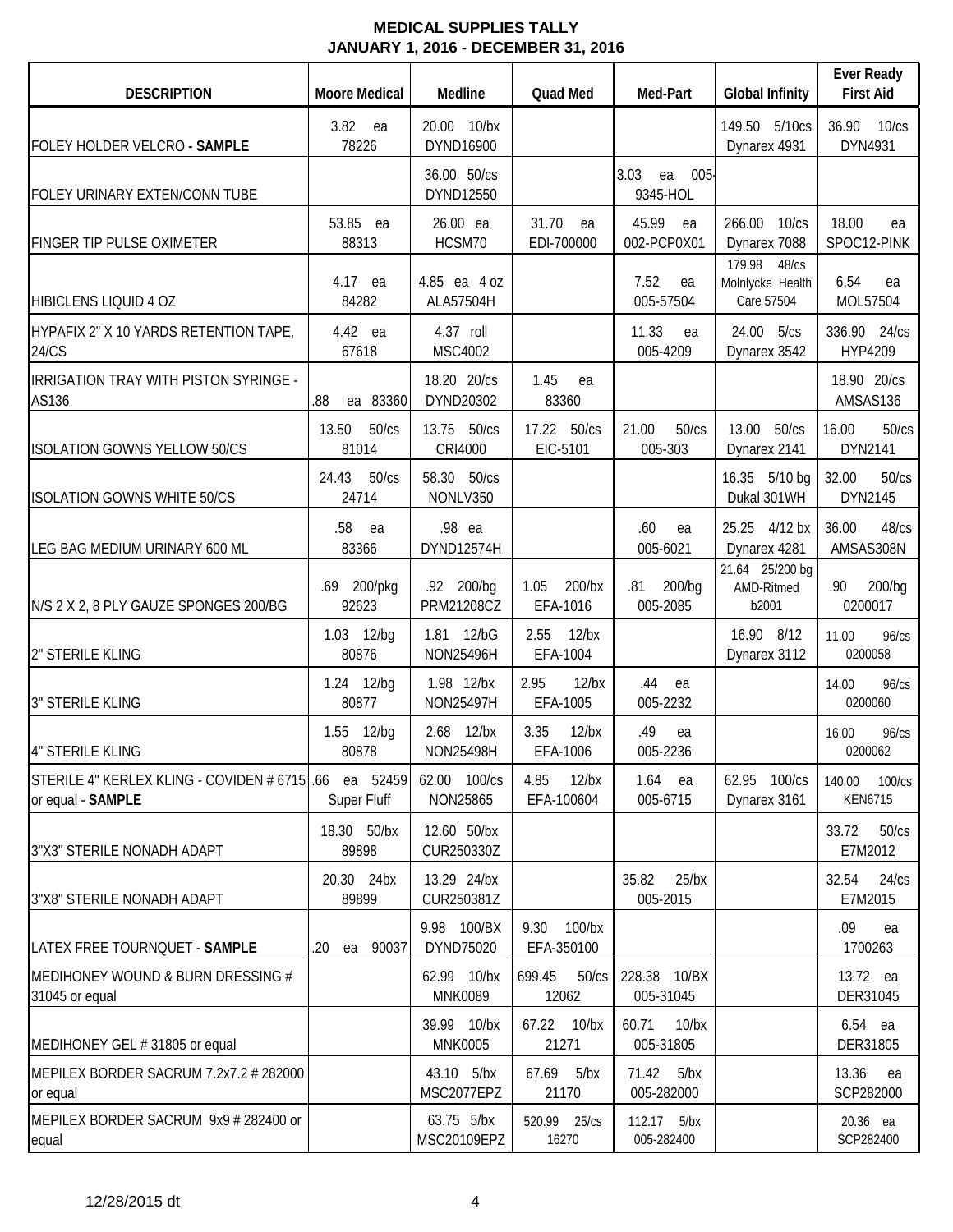| <b>DESCRIPTION</b>                                                                                  | <b>Moore Medical</b>    | Medline                       | <b>Quad Med</b> | Med-Part                                 | <b>Global Infinity</b>          | <b>Ever Ready</b><br><b>First Aid</b> |
|-----------------------------------------------------------------------------------------------------|-------------------------|-------------------------------|-----------------|------------------------------------------|---------------------------------|---------------------------------------|
| 5X8 MEPILEX HEEL FOAM DRESSING #<br>288100 or equal                                                 |                         | 42.59 5/bx<br>MSC1200EPZ      |                 | 83.33<br>5/bx<br>005-288100              |                                 | 75.00 5/bx<br>SCP288100               |
| 6X8 MEPILEX TRANSFER # 294899 or equal                                                              |                         | 82.50 10/bx<br>MSC1747EPZ     |                 | 63.12 5/bx<br>005-294899                 |                                 | 12.90 ea<br>ALA294899                 |
| 2" MEFIX SELF-ADHESIVE FABRIC TAPE #<br>310599 or equal                                             |                         | 4.37 roll<br>MSC4002          |                 | 5.95<br>ea<br><b>MEDERM 68211</b>        | 24.00 5/cs<br>Dynarex 3542      | 6.54 ea<br>ALA310599                  |
| 4" MEFIX SELF-ADHESIVE FABRIC TAPE #<br>311099 or equal                                             |                         | 8.80 roll<br><b>MSC4004</b>   |                 | 7.95<br>ea<br><b>MEDERM 68311</b>        | 44.50 5/cs<br>Dynarex 3544      | 11.90<br>ea<br>ALA311099              |
| 4"X4" MEPILEX FOAM DRESSING # 294199 or<br>equal                                                    |                         | 29.83 10/bx<br>MSC1244EPZ     |                 | 28.49<br>$10$ /bx<br>MEDERM 00315E       | 120.00<br>12/10<br>Dynarex 3024 | 6.72<br>ea<br>ALA294199               |
| 6"X6" MEPILEX BORDER FOAM DRESSING #<br>295400 or equal                                             |                         | 62.42<br>10/bx<br>MSC2066EPZ  |                 | 59.99<br>$10$ /bx<br>MEDERM 00318E       | 216.00<br>12/10<br>Dynarex 3022 | 10.54<br>ea<br>SCP295400              |
| 4"X4" MEPILEX BORDER FOAM DRESSING #<br>295300 or equal                                             |                         | 34.30 10/bx<br>MSC2044EPZ     |                 | 33.00<br>$10$ /bx<br>MEDERM 00317E       | 144.00<br>12/10<br>Dynarex 3021 | 6.36 ea<br>ALA295300                  |
| 3"X3" MEPILEX BORDER FOAM DRESSING #<br>295200 or equal                                             |                         | 24.47 10/bx<br>MSC2033EPZ     |                 | 23.99<br>$10$ /bx<br><b>MEDERM 43330</b> |                                 | 4.90<br>ea<br>SCP295200               |
| 4X4 MELISORB AG # 255100 or equal                                                                   |                         | 80.15 10/bx<br>MSC9445EPZ     |                 | 10/bx<br>78.00<br>MEDERM 00525E          | 280.00<br>10/10<br>Dynarex 3031 | 10.72<br>ea<br>SCP255100              |
| 4X4 MELISORB #251100 or equal                                                                       |                         | 31.55 10/bx<br>MSC7344EPZ     |                 | 29.00<br>$15$ /bx<br>MEDERM 00250E       | 132.00<br>12/10<br>Dynarex 3027 |                                       |
| 4X4 MEPILEX BORDER AG ABORBENT<br>ANTIMICROBIAL BORDER FOAM DRESSING<br>#395390 or equal            |                         | 78.23 10/bx<br>MSC9744EPZ     |                 |                                          | 350.00<br>10/10<br>Dynarex 3049 | 18.72<br>ea<br>ALA395390              |
| 6X6 MEPILEX BORDER AG ABORBENT<br>ANTIMICROBIAL BORDER FOAM DRESSING<br>#395490 or equal            |                         | 155.04 10/bx<br>MSC9766EPZ    |                 |                                          |                                 |                                       |
| 7.2X7.2 MEPILEX BORDER SACRUM AG<br>ABORBENT ANTIMICROBIAL BORDER FOAM<br>DRESSING #382090 or equal |                         | 43.10 5/bx<br>MSC2077EPZ      |                 |                                          |                                 |                                       |
| 9.2X9.2 MEPILEX BORDER SACRUM AG<br>ABORBENT ANTIMICROBIAL BORDER FOAM<br>DRESSING #382490 or equal |                         | 63.75 5/bx<br>MSC20109EPZ     |                 |                                          |                                 |                                       |
| MEPITAC TAPE 3/4" - # 298300 or equal                                                               |                         | 84.75 12/rl<br><b>MSC1583</b> |                 |                                          |                                 |                                       |
| MEPITAC TAPE 1.5" - # 298400 or equal                                                               |                         | 136.00 6/rl<br><b>MSC1585</b> |                 |                                          |                                 |                                       |
| MEPITEL ONE WOUND CONTACT SHEET 4 X<br>7 # 289500 or equal                                          |                         | 82.50 10/bx<br>MSC1747EPZ     |                 | 79.94 10/bx<br><b>MEDERM 56470</b>       |                                 |                                       |
| MEPITEL ONE WOUND SHEET 6.8 x 10 #<br>289700 or equal                                               |                         | 106.63 5/bx<br>MSC17812EPZ    |                 |                                          |                                 |                                       |
| MULTIFOLD TOWEL (PACKAGED)                                                                          | 25.78 16/150's<br>85842 | 19.77 16/250's<br>cs NON26810 |                 |                                          | 23.23 16/250's<br>GP 23304      | 20.00 12/200's<br>DYN1310             |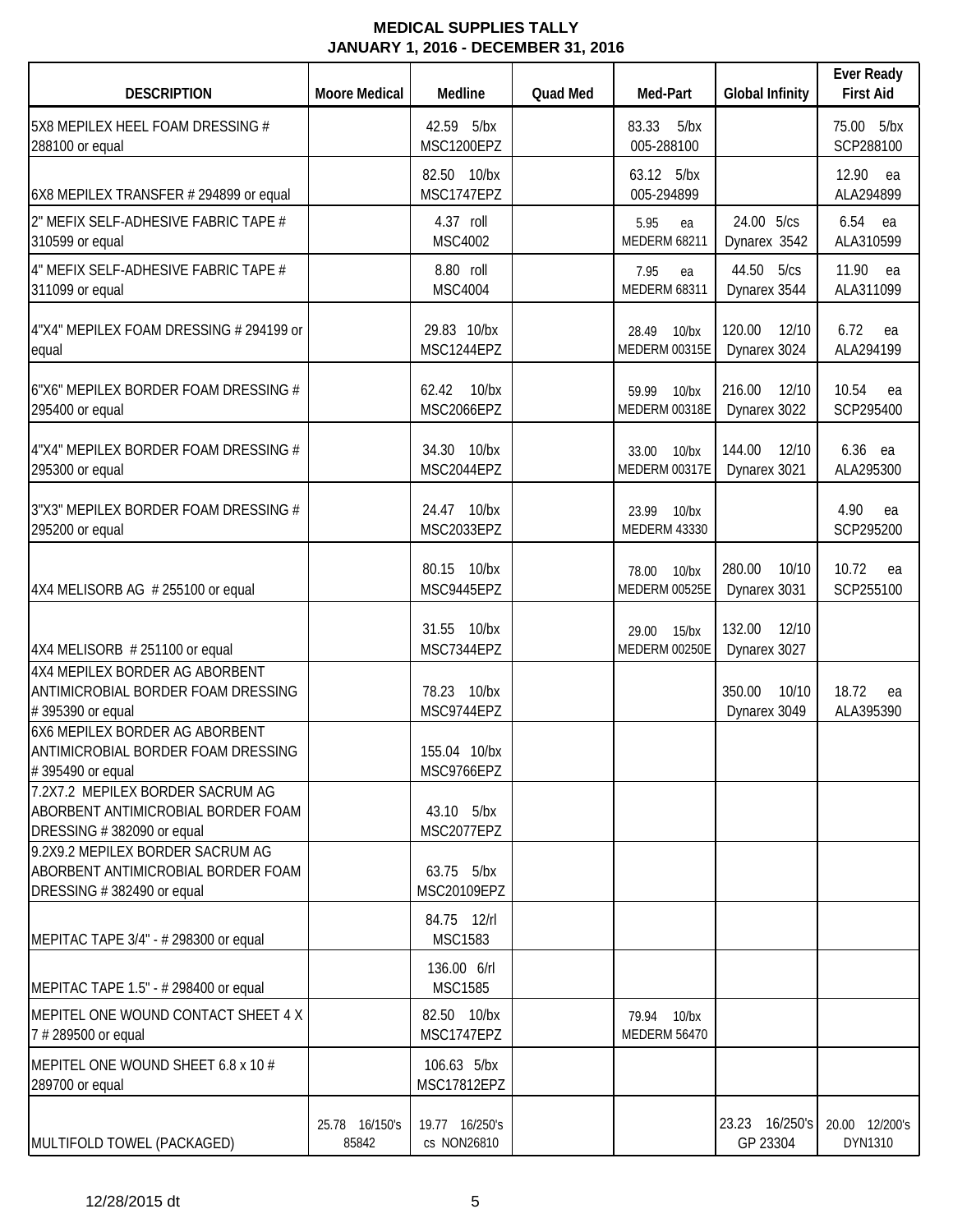| <b>DESCRIPTION</b>                                    | <b>Moore Medical</b>        | Medline                             | <b>Quad Med</b>         | Med-Part                        | <b>Global Infinity</b>                        | <b>Ever Ready</b><br><b>First Aid</b> |
|-------------------------------------------------------|-----------------------------|-------------------------------------|-------------------------|---------------------------------|-----------------------------------------------|---------------------------------------|
| NEPHROSTOMY DRAIN BAG, 600 ML                         |                             | 19.90 ea<br>URLTC600H               |                         |                                 |                                               |                                       |
| NORMAL SALINE .9% 15 ML                               |                             | 14.20 48/cs<br>HSC20069Z            |                         | 10.30<br>$24$ /bx<br>010-5262   | 24.15<br>48/cs<br><b>Nurse Assist</b><br>1020 |                                       |
| NORMAL 0.9% SALINE 100ML 48/CS                        | 24.56 48/cs<br>13422        | 23.30 48/cs<br>RDI30296             |                         | $012 -$<br>.51<br>ea<br>6240    | 155.70 18/cs<br>Nurse Assist<br>6820          |                                       |
| NORMAL 0.9% SALINE 500ML 16/CS                        | 27.04 16/cs<br>69385        | 29.18 18/cs<br>DYND500MLS           |                         | 1.85<br>012<br>ea<br>6280       |                                               |                                       |
| NORMLGEL 0.17 oz                                      |                             | 2.56 ea 1 oz<br><b>MSC6102H</b>     |                         | 23.90<br>$10$ /bx<br>005-370500 |                                               |                                       |
| NUGAUZE PLAIN .25 X 5 YDS STERILE                     | 1.93 ea<br>75152            | $2.08$ ea<br>NON255145H             |                         | 1.64<br>ea<br>005-3401          |                                               | 28.95 12/bx<br>DYN3401                |
| NUGAUZE PLAIN .50 X 5 YDS STERILE                     | 1.96<br>ea<br>75150         | 1.98 ea<br>NON255125H               |                         | 1.70<br>$005 -$<br>ea<br>3402   |                                               | 29.95<br>$12$ /bx<br>DYN3402          |
| NUGUAZE IODOFORM 5% .25 X 5 YDS                       | 2.16<br>ea<br>75151         | 2.18 ea<br>NON256145H               |                         | 1.89<br>ea<br>$005 -$<br>3411   |                                               | 32.36 12/bx<br>DYN3411                |
| NUGUAZE IODOFORM 5% .50 X 5 YDS                       | $2.24$ ea<br>75153          | $2.24$ each<br>NON256125H           |                         | 1.99<br>ea<br>005-3412          |                                               | 34.90 12/bx<br>DYN3412                |
| OIL EMULSION 5x9 NON-ADHESIVE ADAPTIC                 |                             | 30.55<br>$10$ /bx<br>J-J2019Z       |                         |                                 |                                               |                                       |
| ONE PIECE OSTOMY TRANSPARENT CUT<br>TO FIT 3/8" to 3" |                             | 32.88 10/bx<br>SQU022771            |                         | 76.23 20/bx<br>07-15821         |                                               |                                       |
| <b>OSTOMY POUCH CLIPS</b>                             |                             | 16.09 10/bx<br>SQU175635            |                         | $12$ /bx<br>19.83<br>007-175635 |                                               |                                       |
| OSTOMY POUCH 2 1/4" - DRAINABLE -<br>Hollister        | 25.09<br>$10$ /bx<br>17654  | 21.63 10/bx<br>HTP18123             |                         |                                 |                                               |                                       |
| <b>OSTOMY SCISSORS</b>                                |                             | 127.10 30/bx<br>COI95050            |                         |                                 |                                               |                                       |
| P/F LARGE VINYL GLOVES - 100/BX 10 BX/CS              | 2.30<br>$100$ /bx<br>77106  | 32.32<br>10/150/cs<br><b>PVC513</b> |                         | $100$ /bx<br>2.30<br>003-X403   | 65.70 100/10<br>Pro Advantage<br>P350404      | 36.90<br>10/100<br>EVR3003            |
| P/F MEDIUM VINYL GLOVES - 100/BX 10<br><b>BX/CS</b>   | 2.30 100/bx<br>77105        | 32.32<br>10/150/cs<br><b>PVC512</b> |                         | $100$ /bx<br>2.30<br>003-X402   | 65.70 100/10<br>Pro Advantage<br>P350403      | 36.90<br>10/100<br>EVR3002            |
| P/F SMALL VINYL GLOVES - 100/BX 10 BX/CS              | $100$ /bx<br>2.30<br>77104  | 32.32<br>10/150/cs<br><b>PVC511</b> |                         | $100$ /bx<br>2.30<br>003-X401   | 65.70 100/10<br>Pro Advantage<br>P350402      | 36.90<br>10/100<br>EVR3001            |
| PENIS POUCH                                           |                             | 48.90 10/bx<br>HTP9811              |                         |                                 |                                               |                                       |
| PEROXIDE 4 OZ                                         | .43<br>ea<br>92997<br>16 oz | $.62$ ea<br>MDS98014H               | .99<br>ea<br>EFA-410004 |                                 |                                               | 18.00<br>24/cs<br>MDSO98014           |
| PICC LINE DRESSING CHANGE TRAY                        | 4.50<br>ea<br>72063         | 3.38 ea<br>DYND75221H               |                         |                                 | 48.00 20/cs<br>Dynarex 4705                   |                                       |
| PISTON IRRIGATION TRAYS 20/CS                         | .88<br>ea<br>83360          | 1.32 ea<br>DYND20302H               |                         | 1.55<br>ea<br>005-4093          | 17.00 20/cs<br>Dynarex 4268                   | 21.50<br>20/cs<br>DYN4268             |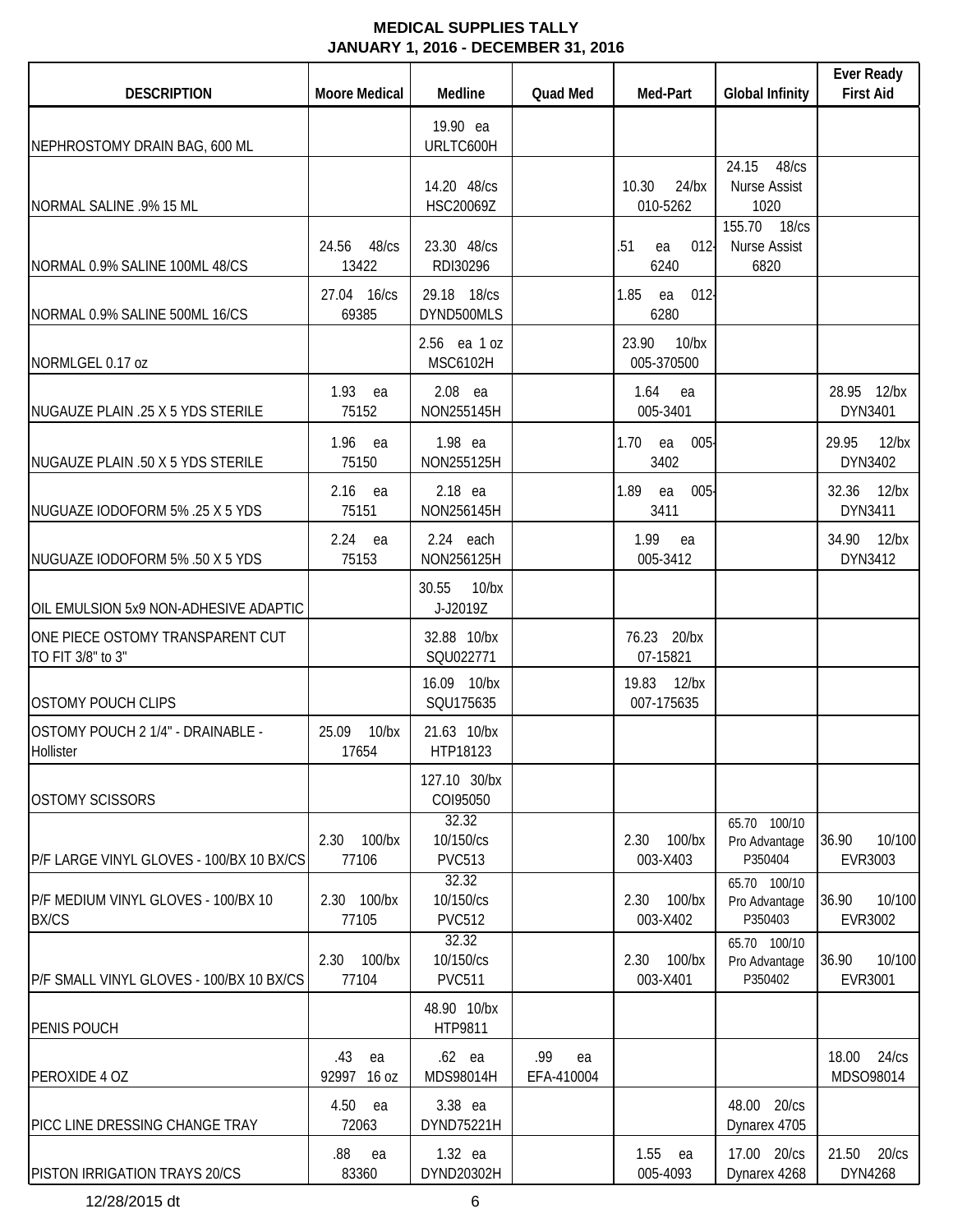| <b>DESCRIPTION</b>                                                        | <b>Moore Medical</b>             | Medline                         | <b>Quad Med</b>                 | Med-Part                          | <b>Global Infinity</b>                          | <b>Ever Ready</b><br><b>First Aid</b> |
|---------------------------------------------------------------------------|----------------------------------|---------------------------------|---------------------------------|-----------------------------------|-------------------------------------------------|---------------------------------------|
| PREP PADS POVIDINE IODINE PADS                                            | 3.09<br>$100$ /bx<br>96650       | 2.58 100/bx<br>MDS093917H       | 3.75<br>$100$ /bx<br>EFA-4160   | 3.28<br>100/bx<br>005-PCPIP100    | 40.80 10/100<br>PDI B40600                      | 3.40<br>100/bx<br>0100022             |
| PROFESSIONAL TOWEL, 2 PLY<br>TISSUE/POLY, 13" X 18", WHITE, 500/CS        | 15.90<br>500/cs<br>77004         | 16.32 500/cs<br>NON24356W       | 25.15<br>500/cs<br>77004        | 45.03<br>500/cs<br>009-917461     | 41.73 500/cs<br>Pro Advantage<br>P752023        | 20.00<br>500/cs<br>230780             |
| PURACOL PLUS MICROSCAFFOLD<br>COLLAGEN WOUND DRESSING - 4.2" x 4.5"       |                                  | 160.76 10/bx<br>MSC8644EPZ      |                                 |                                   |                                                 |                                       |
| PURACOL PLUS AG MICROSCAFFOLD<br>COLLAGEN WOUND DRESSING - 4.2" x 4.5"    |                                  | 218.90 10/bx<br>MSC8744EPZ      |                                 |                                   |                                                 |                                       |
| REP BANDS - 50 YDS - LEVEL 1 (PEACH)                                      |                                  | 73.19 ea<br>ALI3766             |                                 |                                   |                                                 |                                       |
| REP BANDS - 50 YDS - LEVEL 3 (GREEN)                                      |                                  | 110.84 ea<br>ALI3768            |                                 |                                   |                                                 |                                       |
| REP BANDS - 50 YDS - LEVEL 5 (PLUM)                                       |                                  | 154.12 ea<br>ALI3770            |                                 |                                   |                                                 |                                       |
| SAFETY LOK 10 ML 21G 1 1/2                                                | 23.10 50/bx<br>83843             |                                 | 19.79<br>$50$ /bx<br>EDI-345240 | 32.73<br>$50$ /bx<br>005-BD305564 | 157.64 8/50 bx<br>BFD305564                     |                                       |
| SANI-CLOTH PLUS WIPES, LARGE, 6" X 6<br>3/4", 160/CAN, 12 CANS/CS         | 160/can<br>5.06<br>62879         | 59.95 12/cs<br>MSC351200        | 5.89<br>ea<br>EIC-410403        | 6.47<br>160/can<br>016-Q89072     | 56.31 12/160<br>can PDI Q89072                  | 6.72<br>160/cn<br>PDIQ89072           |
| <b>SANI-HANDS ALC HAND WIPES</b>                                          | 135/can<br>4.64<br>75248         | 5.18 160/ctn<br>MSC351300       | 4.99<br>$100$ /bx<br>EIC-4109   | 5.88<br>135/can<br>005-Q35372     |                                                 | 5.36<br>100/bx<br>PDID43600           |
| SHARPS CONTAINER 2.2 QUART                                                | 2.19<br>ea<br>53650<br>2 qt      | 3.02 ea<br>KDL15225AH           | 2.65<br>ea<br>EIC-3549          | 3.60<br>ea<br>005-1522SA          | 105.00<br>60/cs<br>Dynarex 4623                 | 2.72<br>ea<br>KEN1522SA               |
| SHILEY CANNULA XLT                                                        |                                  |                                 |                                 |                                   |                                                 |                                       |
| SHILEY TRACH SOFT EXTENDED CUFF<br>TUBE - 70XLTCP                         |                                  | 95.55 ea<br>MLK70XLTCP          |                                 |                                   |                                                 | 88.00<br>30/cs<br>KEN70XLTCP          |
| NO STING SKIN PREP BARRIER WIPES 50/BX<br>20 BX/CS                        | $50$ /bx<br>7.58<br>89627        | 169.00 500/cs<br><b>MSC1505</b> | 1.79<br>$100$ /bx<br>EFA-4155   | 13.50<br>$50$ /bx<br>005-PCSPNS01 | 99.70 20/50 bx<br>Covidien 6560                 | 10.90<br>$50$ /bx<br>DMS511452        |
| SPECIMEN CONTAINER 4 OZ W/SCREW ON<br>LID, STERILE 100/CS                 | 11.92 100/cs<br>13602            | 16.78 100/cs<br>DYND30330       | .15<br>ea<br>EIC-5455           | 100/cs<br>16.00<br>005-4921       | 12.95 100/cs<br>Pro Advantage<br>p250400        | 100/cs<br>18.00<br>2200068            |
| <b>SKIN STAPLE REMOVER</b>                                                | .65<br>ea<br>82762               | 68.00 100/cs<br>DYNJ04058       |                                 | 1.08<br>ea<br>005-716             | 64.05 30/cs<br>Busse 772                        | .90 ea<br>2700140                     |
| STERI STRIP 1/4" X 3" SKIN CLOSURES, 50-<br>3'S/BX, 4 BX/CS               | 26.13<br>$50$ /bx<br>55371 Dukal | 25.11 150/bx<br>NON250314Z      | 63.25<br>$50$ /bx<br>8638       | 25.00<br>$50$ /bx<br>005-722530   | 83.45 4/50<br>Dynarex 3523                      | 98.00<br>4 bx/cs<br>1000030           |
| STERILE COTTON TIPPED APPLICATOR 6"X<br>1/12" - 1/PK, 100 PP/BX, 10 BX/CS | $100$ /bx<br>2.45<br>69622       | 2.51 100/2/bx<br>MDS202000Z     | 2.50<br>$100$ /bx<br>EFA-4411   | 2.52<br>100/bx<br>005-368WC       | 19.95 10/100<br>Dynarex 4304                    | 30.00<br>10 bx/cs<br>6500017          |
| STERILE GAUZE SPONGES 4 X 4 8 PLY<br>25/BX, 24 BX/CS                      | 2.22 50/bx<br>66949              | 23.00 1200/cs<br><b>PRM4408</b> | 1.90<br>$25$ /bx<br>EFA-1023    | 4.01<br>$50$ /bx<br>005-6408      | 32.14 24/25 tr<br>Pro Advantage<br>p15724       | 28.00<br>600/cs<br>0200013            |
| <b>STERILE GLOVES LARGE</b>                                               | 15.30 50/pr<br>70942             | 15.32 50/pr<br>484407Z          | 33.75<br>$50$ /bx<br>EGL-539003 | 19.17<br>$50$ /pr<br>003-2433     | 40.90 4/50 pr<br>Innovative<br>Healtcare 102300 | 23.90<br>$50$ /bx<br>DYN2633          |
| <b>STERILE GLOVES MEDIUM</b>                                              | 15.30 50/pr<br>70939             | 15.32 50/pr<br>484406Z          | 33.75<br>$50$ /bx<br>EGL-539002 | 19.17<br>$50$ /pr<br>003-2432     | 40.90 4/50 pr<br>Innovative<br>Healtcare 102200 | 23.90<br>$50$ /bx<br>DYN2632          |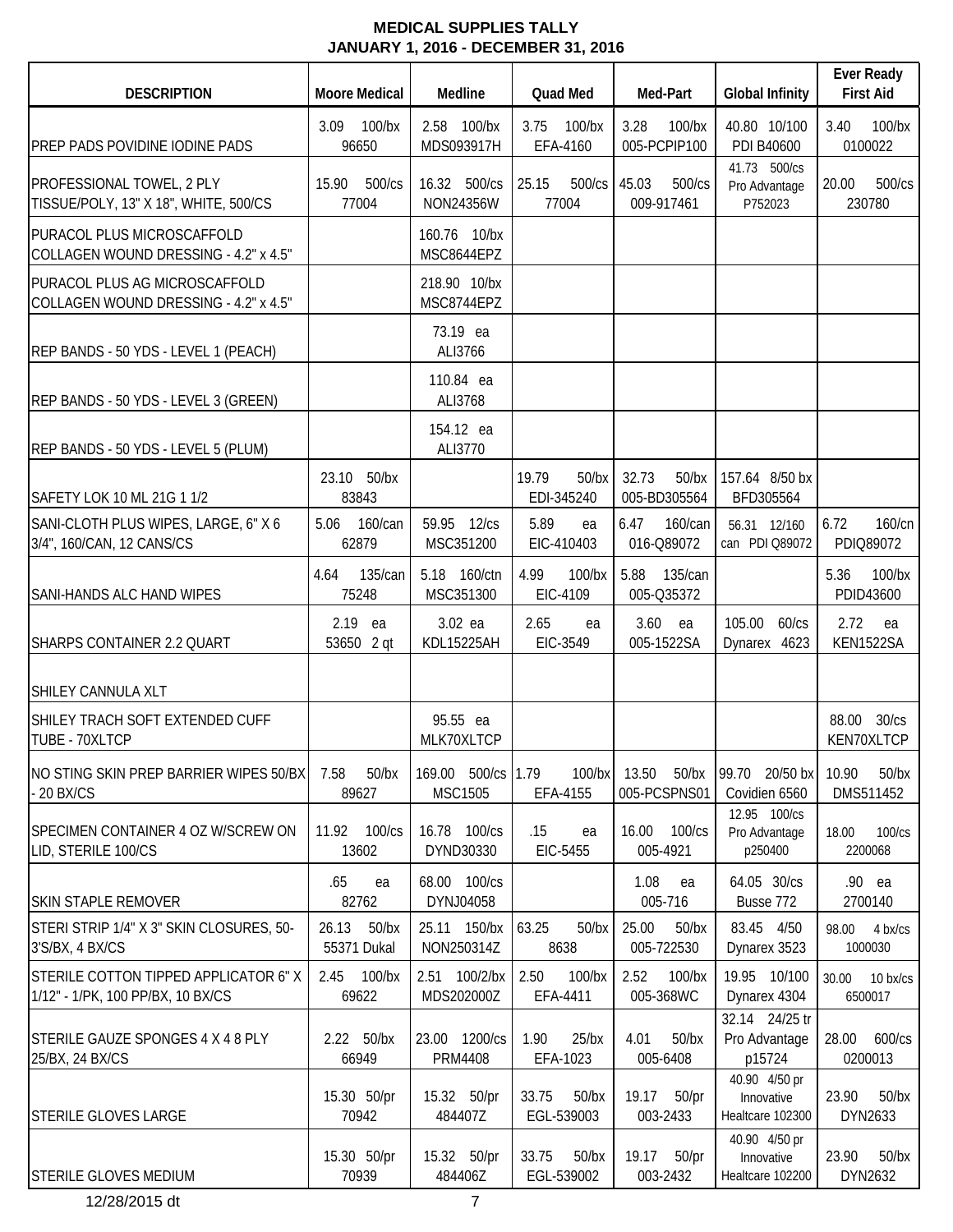| <b>DESCRIPTION</b>                                                                                                                           | <b>Moore Medical</b>             | Medline                                                      | <b>Quad Med</b>                 | Med-Part                        | <b>Global Infinity</b>                          | <b>Ever Ready</b><br><b>First Aid</b> |
|----------------------------------------------------------------------------------------------------------------------------------------------|----------------------------------|--------------------------------------------------------------|---------------------------------|---------------------------------|-------------------------------------------------|---------------------------------------|
| <b>STERILE GLOVES SMALL</b>                                                                                                                  | 15.30 50/pr<br>70936             | 15.30 50/pr<br>484405Z                                       | 33.75<br>$50$ /bx<br>EGL-539001 | 19.17 50/pr<br>003-2431         | 40.90 4/50 pr<br>Innovative<br>Healtcare 102100 | 23.90<br>$50$ /bx<br>DYN2631          |
| STERILE SPONGES 2 X 2, 8 PLY, 50-<br>2'S/TRAY, 30 TRAYS/CS                                                                                   | 1.63 100/pkg<br>90418            | 29.88 3000/cs<br><b>PRM2208</b>                              | 1.20<br>$50$ /bx<br>EFA-1030    | 1.37 50/bx<br>005-6208          | 58.78 30/50 bx<br>AMD-Ritmed<br>D2800           | 36.00<br>3000/cs<br>0200006           |
| <b>STERILE SURGICAL LUBRICANT</b>                                                                                                            | $1.01$ ea<br>96775               | 1.28 ea 4.25 oz<br>MDS032290H                                |                                 |                                 |                                                 | 6.90 144/bx<br>DYN1250                |
| STERILE TONGUE DEPRESSORS                                                                                                                    | 2.43 100/bx<br>69618             | 3.25 100/bx<br>MDS20275Z                                     | 2.79<br>$100$ /bx<br>EFA-4418   | 2.79<br>100/bx<br>005-370       | 3.00 500/bx<br>Graham Field<br>1584             | 3.40 100/bx<br>1800033                |
| <b>STERILE WATER 100ml</b>                                                                                                                   | 24.60 48/cs<br>13423             | .92 ea<br>RDI30295H                                          |                                 |                                 | 25.00 48/cs<br>Nurse Assist 1024                | 45.00<br>48/cs<br>DYND40570           |
| <b>STETHESCOPES</b>                                                                                                                          | 2.47 ea<br>66237                 | 2.98 each<br>MDS926103                                       | 2.99<br>each<br>EDI-7350-BK     | 3.00<br>$002 -$<br>ea<br>400GY  | 8.73<br>ea<br>Tech-Med 1204                     | 3.00 ea<br>143200                     |
| STOMAHESIVE PASTE 2 OZ                                                                                                                       | 8.12 ea<br>74157                 | 7.80 each<br>COI2650H                                        |                                 | 11.96 35/tubes<br>007-183910    |                                                 | 11.18 $2$ oz tube<br>SQU183910        |
| <b>STOMAHESIVE POWDER</b>                                                                                                                    | 6.39 ea 84555<br>1 <sub>0Z</sub> | 6.53 1 oz<br>SQU025510CSH                                    |                                 | 7.77<br>ea<br>007-25510         |                                                 | 8.72<br>1 <sub>oz</sub><br>SQU025510  |
| SUPER FLUFF 6 X 6.75 STERILE                                                                                                                 | 3.50 10/bx<br>79919              | .38 2/pkg<br>NON25852H                                       |                                 | 310.85<br>005-6662              |                                                 | 60.00 480/cs<br>NON25852              |
| ONE PIECE OSTOMY TRANSPARENT CUT<br>TO FIT 3/8" TO 3"                                                                                        |                                  | 41.98 10/bx<br>SQU400598                                     |                                 | 71.26 20/bx<br>007-15821        |                                                 |                                       |
| SUR FIT NATURA CONVEX INSERTS 1-1/4",<br>5/BX<br>SUR FIT NATURA STOMAHESIVE FLEXIBLE<br>CUT TO FIT SKIN BARRIER 1.75" WAFER -<br>WHITE 10/BX | 22.98 10/bx<br>62815             | 9.18<br>5/bx<br>SQU404010<br>44.19 10/bx<br>SQU125264<br>tan |                                 |                                 |                                                 |                                       |
| SUR-FIT 1.75" DRAINABLE POUCH 12"<br>OPAQUE, 10/BX                                                                                           | 42.82<br>$10$ /bx<br>62817       | 23.80 10/bx<br>SQU401502                                     |                                 | $10$ /bx<br>71.26<br>07-411310  |                                                 |                                       |
| <b>SUR FIT NATURA UROSTOMY POUCH</b><br>W/1.75" FLANGE, 10/BX                                                                                |                                  | 34.45 10/bx<br>SQU401544                                     |                                 |                                 |                                                 |                                       |
| <b>SUR FIT NATURA STOMAHESIVE FLEXIBLE</b><br>CUT TO FIT SKIN BARRIER 2.25" WAFER -<br>TAN 10/BX                                             |                                  | 44.19 10/bx<br>SQU125265                                     |                                 |                                 |                                                 |                                       |
| SUR FIT NATURA 2.25" - 10" OPAQUE<br><b>POUCH</b>                                                                                            |                                  | 40.28 20/cs<br>SQU404033                                     |                                 | 99.69<br>$60$ /bx<br>007-413170 |                                                 |                                       |
| SUR FIT UROSTOMY 2.25 POUCH                                                                                                                  | 33.35 10/bx<br>13586             | 34.45 10/bx<br>SQU401545                                     |                                 |                                 |                                                 |                                       |
| <b>SUR FIT NATURA STOMAHESIVE FLEXIBLE</b><br>CUT TO FIT SKIN BARRIER 2.75" WAFER                                                            |                                  | 44.19 10/bx<br>SQU125266                                     |                                 |                                 |                                                 |                                       |
| 12" SUR FIT STANDARD POUCH 2.75"<br>FLANGE, 10/BX                                                                                            |                                  | 23.80 10/bx<br>SQU401504                                     |                                 |                                 |                                                 |                                       |
| <b>SUTURE REMOVER KIT</b>                                                                                                                    | .46 ea<br>82761                  | 42.80 50/cs<br>DYND70900                                     | 1.45<br>ea<br>EMI-9232          | 30.57<br>50/cs<br>005-718       | 37.00 50/cs<br>Dynarex 4522                     | .55<br>ea<br>2700137                  |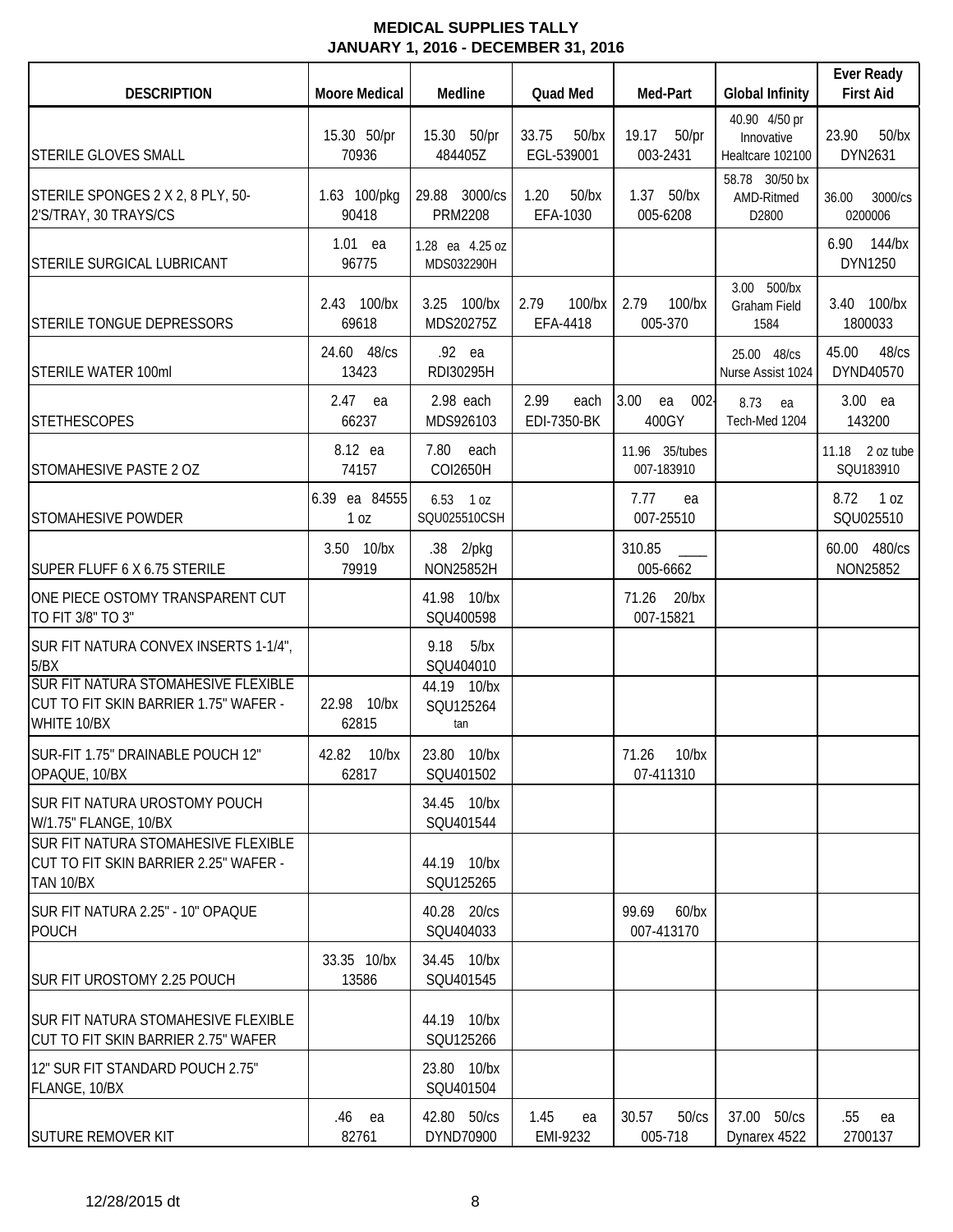| <b>DESCRIPTION</b>                                                 | <b>Moore Medical</b>        | Medline                        | Quad Med                            | Med-Part                          | <b>Global Infinity</b>                   | <b>Ever Ready</b><br><b>First Aid</b> |
|--------------------------------------------------------------------|-----------------------------|--------------------------------|-------------------------------------|-----------------------------------|------------------------------------------|---------------------------------------|
| SYRINGE 2 OZ CATHETER TIP                                          | 12.74<br>$50$ /bx<br>83343  | $1.06$ ea<br>SWD560141H        | 14.69<br>$30$ /bx<br>EDI-340137     | 17.36<br>30/bx<br>005-1186000444T |                                          | 89.00<br>100/cs<br>KEN8881560141      |
| SYRINGE LUER LOCK 10 ML                                            | 12.98 100/bx<br>79567       | 11.98 100/bx<br>NPMJD10LZ      | 12.75<br>$100$ /bx<br>EDI-340005    | 11.50<br>$100$ /bx<br>005-JDIDV   |                                          | 17.54<br>100/bx<br>EXE26265           |
| SYRINGE LUER LOCK 20 ML                                            | 13.15 50/bx<br>79568        | 13.24 50/bx<br>NPMJD20LZ       | 13.50<br>$40$ /bx<br>EDI-340130     | 21.37<br>$50$ /bx<br>005-520657   |                                          | $50$ /bx<br>15.72<br>EXE26280         |
| SYRINGE LUER LOCK 30 ML                                            | 21.46 50/bx<br>81843        | 21.73 50/bx<br>NPMJD30LZ       | 20.99<br>$50$ /bx<br>EDI-340011     | 19.52 30/bx<br>005-8881535762     |                                          | 24.00<br>$50$ /bx<br>EXE26290         |
| SYRINGE SAFETY LOK 3 ML 25G 5/8                                    | 21.02 100/bx<br>45663       | .48<br>ea<br>SWD833558H        | 11.89<br>$100$ /bx<br>EDI-340530    | 74.29<br>100/bx<br>005-10301      | 205.92<br>8/100<br>bx BD 305759          | 27.00<br>$100$ /bx<br>BD309592        |
| TAPE TRANSPORE 1"                                                  | 5.72 12/bx<br>71569 Dukal   | 5.38<br>$12$ /bx<br>PRM260201H | 7.80<br>$12$ /bx<br>EFA-115401      | 12/rolls<br>17.50<br>005-1527-1   | 72.00<br>12/6<br>Dynarex 3573            | 12.72<br>$12$ /bx<br>3M1527-1         |
| <b>TAPE TRANSPORE 2"</b>                                           | 5.72 6/bx<br>71570 Dukal    | 5.38<br>6/bx<br>NON260202H     | 7.80<br>6/bx<br>EFA-115402          | 17.50<br>6/rolls<br>005-1527-2    |                                          | 12.72<br>6/bx<br>3M1527-2             |
| TAPE MICROPORE PAPER 1"                                            | 3.10 12/bx<br>79812 Dynarex | 4.25<br>$12$ /bx<br>PRM260001H | 4.50<br>$12$ /bx<br>EFA-115801      | 9.50<br>12/rolls<br>005-1530-1    | 66.23<br>10/12 rl<br>3M1532-1            | 8.00<br>$12$ /bx<br>3M1530-1          |
| TAPE, MICROPORE 2" X 10 YD PAPER, 6/BX,<br>10 BX/CS                | 3.10 6/bx<br>79813 Dynarex  | 4.25<br>6/bx<br>PRM260002H     | 5.25<br>6/bx<br>EFA-115802          | 12/rolls<br>9.50<br>005-1530-2    | 42.00 12/6<br>Dynarex 3553               | 8.00<br>6/bx<br>3M1530-2              |
| TB SYRINGE 1ML 27 G X 1/2                                          | 10.79 100/bx<br>79546       | 8.55 100/bx<br>SYR101272Z      | 100/bx 81.43<br>12.85<br>EDI-340522 | $100$ /bx<br>005-10131            | 51.96 5/100 bx<br>Covidien<br>1180127012 | 16.75<br>$100$ /bx<br>BD309623        |
| TEGADERM 2 3/8 X 2 3/4                                             | 38.79 100/bx<br>49317       | .45<br>ea<br><b>MSC2703H</b>   | 26.89<br>$100$ /bx<br>EFA-3524      | .55<br>ea<br>005-1620             | 56.96 12/8 bx<br>3M H1624                | 32.90 100/bx<br>3M1624W               |
| TEGADERM 4X4 3/4" TRANSPARENT<br>DRESSING 50/BX, 4 BX/CS           | 61.48<br>$100$ /bx<br>32377 | 31.16<br>$50$ /bx<br>MSC2304   | 25.99<br>$50$ /bx<br>EFA-3525       | 99.75<br>$50$ /bx<br>005-1626W    | 25.76 50/bx<br>Dukal 4112                | 36.00<br>$50$ /bx<br>3M1626W          |
| TELFA 2" x 3" PADS 100/BX 12 BX/CS                                 | 3.39<br>$100$ /bx<br>10775  | 3.17<br>$100$ /bx<br>NON25700H | 4.48<br>$100$ /bx<br>EFA-1046       | 4.04<br>100/bx<br>005-123         | 169.40 24/100 bx<br>Covidien 1961        | 2.75<br>100/cs<br>DYN3423             |
| TELFA 3" X 4" PADS, 100/BX, 24 BX/CS                               | 5.37<br>$100$ /bx<br>10776  | 4.67 100/bx<br>NON25710Z       | 6.51 100/bx<br>EFA-1047             | 6.29<br>$100$ /bx<br>005-134      | 105.30 900/cs<br>Covidien 1050           | 4.36<br>100/bx<br>DYN3434             |
| <b>TRACH CARE TRAYS</b>                                            |                             | 19.46 20/cs<br>DYND40610       | 27.84<br>20/cs<br>AS860             |                                   |                                          | 19.54 20/cs<br>DYN4600                |
| <b>TUBE/CATHETER CLAMP</b>                                         |                             | 10.84 12/cs<br>MDS729420001    |                                     | .95<br>$005 -$<br>ea<br>83-3082DZ |                                          | 47.00 100/bx<br>GF39132               |
| TUBIFAST SMALL LIMB - #2434 or equal                               |                             | 11.60 roll<br><b>SCP2434</b>   |                                     |                                   |                                          | 12.90 ea<br>2434                      |
| TUBIFAST SMALL - MEDIUM LIMB - # 2436 or<br>equal                  |                             | 12.57 roll<br><b>SCP2436</b>   |                                     | 13.03<br>ea<br>005-2436M          |                                          | 13.90 ea<br>2436                      |
| TUBIFAST LARGE LIMB - # 2438 or equal                              |                             | 15.93 roll<br>SBP2438          |                                     | 16.59<br>ea<br>005-2438           |                                          | 17.80 ea<br>2438                      |
| TUBIFAST X-LARGE LIMBS, HEADS,<br>CHILDRENS TRUNK - #2440 or equal |                             | 20.40 rl<br><b>SCP2440</b>     |                                     |                                   |                                          | 24.90 ea<br>2440                      |
| TUBIFAST LARGE ADULT TRUNKS - # 2444<br>or equal                   |                             | 43.64 rl<br><b>SCP2444</b>     |                                     |                                   |                                          | 52.00 ea<br>2444                      |
| URETHRAL CATH TRAY W/14FR                                          | $1.62$ ea<br>83365          | $1.66$ ea<br>DYNC1820H         |                                     | 005<br>2.00<br>ea<br>75005        |                                          | 36.90 20/cs<br>DYN4925                |